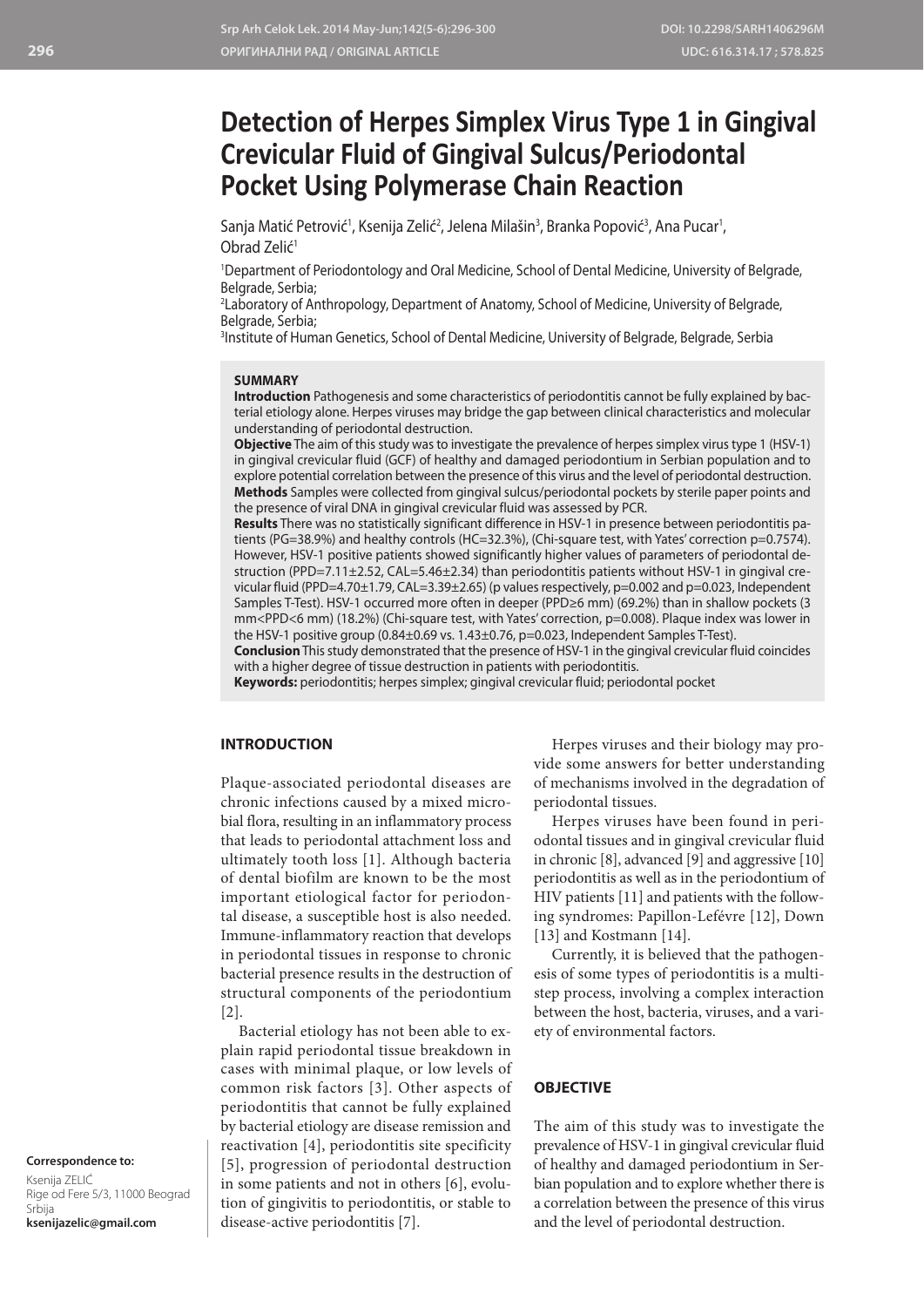## **METHODS**

The study, approved by the Ethical Committee of the School of Dentistry, included 67 subjects (25 men and 42 women, age 18-76). The group of patients with periodontitis (periodontitis group -PG) consisted of 36 patients (18 men and 18 women, age 23-76) who had clinical signs of periodontitis and were treated at the Clinic for Periodontology and Oral Medicine, School of Dental Medicine, University of Belgrade. Healthy control group (HC) consisted of 31 volunteers (7 men and 24 women, age 18-33) without clinical signs of periodontitis. Exclusion criteria for the study were: 1) known systemic diseases (cardiovascular, respiratory, renal, malignancy, etc.), 2) presence or history of any severe infections, 3) systemic antibiotic or immunomodulatory treatment in the previous 3 months, 4) long-term treatment with any medication suspected to affect the periodontium (e.g. non-steroidal anti-inflammatory drugs), 5) pregnant or lactating women and 6) less than 20 teeth present, 7) less than 3 teeth from Ramfjord examination model, (8) any therapy of periodontitis 1.5 year period prior to the study.

Anamnestic data included history of oral manifestation of recurrent herpes infection and information regarding smoking.

Clinical examinations included the determination of Plaque index – PI (Silness-Löe) [15], Gingival index – GI (Löe-Silness) [16], bleeding on probing – BOP (Mühlemann-Son) [17], clinical attachment loss – CAL and probing pocket depth – PPD. The probings were done by Williams probe calibrated in millimeters and were assessed on six Ramfjord's teeth [18, 19]. Subjects were assigned to the periodontitis group (PG) if they had at least three sites with probing pocket depth ≥3 mm and a clinical attachment loss ≥2 mm in at least three quadrants. The PG group was divided into two subgroups according to PPD values. The first subgroup included patients with PPD 3-6 mm and the second patients with PPD ≥6 mm. Subjects were assigned to the control group (HC) if they had PPD ≤3 mm, CAL=0 and did not have bleeding on probing.

The samples were collected 24 hours after the periodontal examination in order to avoid blood contamination of the samples. All samples were collected from the gingival sulcus/deepest periodontal pocket. The sample site was isolated from saliva with cotton rolls and gently air dried. The supragingival plaque was removed by sterile cotton pellets. Two paper points were inserted in each gingival sulcus/periodontal pocket until a mild resistance for 30 seconds. Paper points contaminated with blood were not used in the analysis. Those points were placed in sterile plastic tubes containing saline. All samples were stored at -70°C until further analysis.

The PCR procedure was carried out at the Laboratory for Molecular Biology, School of Dental Medicine, University of Belgrade. After thawing, the DNA was isolated by boiling at 100°C for 10 minutes.

HSV-1 type-specific oligonucleotide primers (forward 5'- ATA CCG ACG ATA TGC GAC CT and reverse 5'- TTA TTG CCG TCA TAG CGC GG) were used to amplify the 110bp region of thyimidine kinase gene, unique for HSV-1.

The PCR was performed in the total volume of 25 µl containing 2.5 µl of 10X PCR buffer (MBI Fermentas, Lithuania), 1.5 µl of MgCl<sub>2</sub>, 0.2 mM dNTPs, 0.375 µM of each primer, 1 unit of Taq DNA polymerase (MBI Fermentas, Lithuania), 3 μl of biological sample and water to the final volume of 25 μl.

The PCR amplification was performed in a thermal cycler (PCR Express, Hybaid, USA). After the initial incubation at 94°C for 10 minutes, the PCR procedure included a 35-round amplification process that was performed in three steps covering denaturation (at 94°C for 1 minute), annealing (at 52°C for 1 minute) and extension (at 72°C for 3 minutes), followed by a final extension at 72°C for 7 minutes.

The PCR products were loaded onto 8% polyacrilamide gels and stained with 0.5 µg/ml of ethidium bromide after electrophoresis. The gels were analyzed and photographed under UV rays on transilluminator (Power Station 300plus, Labnet International, INC, USA). A one-kb DNA ladder digest (MBI, Fermentas, Lithuania) was used as a molecular size marker.

Each gel contained a negative and a positive control; for the negative control, samples were replaced with water while DNA samples obtained from patients with herpes labialis were used as positive controls.

#### **Statistical analysis**

Statistical analyses were performed using Statistical Package for the Social Sciences (SPSS) for Windows, version 15. The Kolmogorov-Smirnov test allowed for normal evaluation of data distribution. The Independent Samples T-test was used for comparing continuous variables. Statistical differences between frequencies were tested with Chi-square test with Yates' correction. In all analyses the significance level was set at 0.05.

After training and calibration, the samples were collected by the first and second author. For the evaluation of intra- and inter- reliability, 10% of randomly selected subjects were re-examined 2 weeks after the first examination. Reliability was tested by applying the Cohen-Kappa test (performed in SPSS for Windows). The Cohen's Kappa score was determined for each periodontal index in order to test the intra-and inter-observer agreement.

#### **RESULTS**

The Kappa scores were 0.5-0.7, representing a very good agreement [20].

The age and sex distribution of study subjects are shown in Table 1. HC and PG subjects were matched for smoking, but not for age. Clinical parameters for both groups are presented in Table 2.

There were no statistically significant differences in the presence of HSV-1 between PG (38.9%) and HC (32.3%) groups (Chi-square test, with Yates' correction p=0.7574). The difference in mean age was not found neither between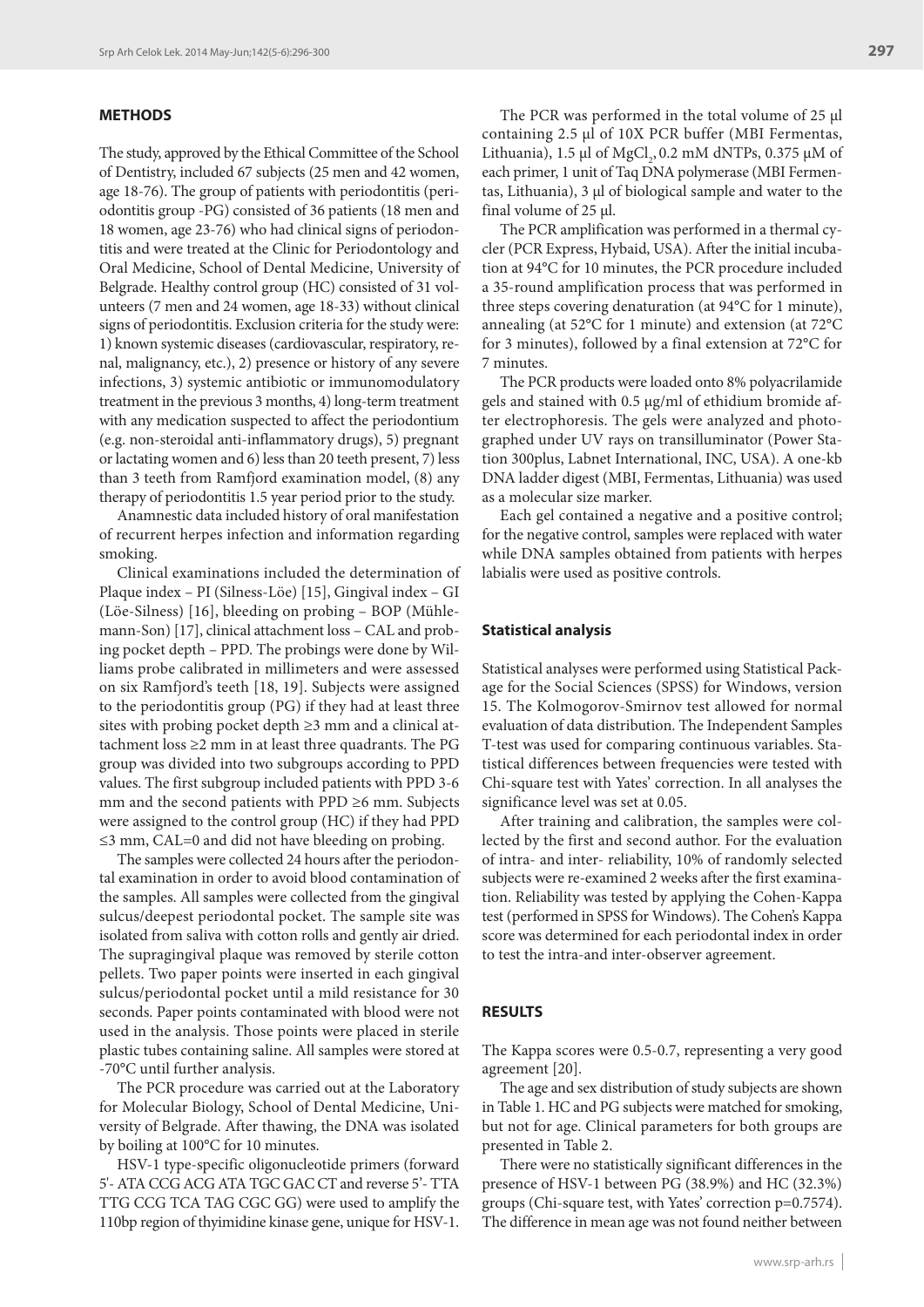|  |  |  |  |  |  |  |  |  |  | <b>Table 1.</b> Age and sex distributions of patients |  |
|--|--|--|--|--|--|--|--|--|--|-------------------------------------------------------|--|
|--|--|--|--|--|--|--|--|--|--|-------------------------------------------------------|--|

| Variable                   | Healthy control    | Periodontitis       |  |
|----------------------------|--------------------|---------------------|--|
|                            | group              | group               |  |
| Number of patients         | 31                 | 36                  |  |
| Age, years (mean $\pm$ SD) | 18-33 (24.81±4.79) | 23-76 (45.83±14.49) |  |
| Woman (%)                  | 24 (77.4)          | 18 (50.0)           |  |
| Smokers (%)                | 5(16.1)            | 10 (27.8)           |  |

**Table 2.** Clinical parameters of Healthy control (HC) and Periodontitis group (PG)

|            | Mean±SD         |                 |       |  |
|------------|-----------------|-----------------|-------|--|
| Parameter  | HC              | PG              | $p^*$ |  |
| PI         | $0.74 + 0.77$   | $1.20 + 0.78$   | 0.018 |  |
| GI         | $1.27 + 0.76$   | $2.19 + 0.62$   | 0.000 |  |
| <b>BOP</b> | $1.29 + 0.80$   | $2.45 \pm 1.22$ | 0.000 |  |
| <b>PPD</b> | $2.00 \pm 0.00$ | $4.19 + 2.70$   | 0.000 |  |
| CAL        | $0.00 \pm 0.00$ | $5.64 \pm 2.36$ | 0.000 |  |

\* p-values determined by Independent-Samples T Test

PI – Plaque Index (Silness-Löe); GI – Gingival Index (Löe-Silness); BOP – bleeding on probing (Mühlemann-Son); PPD – probing pocket depth; CAL – clinical attachment loss

**Table 3.** Clinical parameters of HSV-1 positive and HSV-1 negative patients with clinical signs of periodontitis

|            | HSV-1 patients  |                 |       |  |
|------------|-----------------|-----------------|-------|--|
| Parameter  | Positive        | Negative        | $p^*$ |  |
| PI         | $0.84 \pm 0.69$ | $1.43 + 0.76$   | 0.023 |  |
| GI         | $2.31 \pm 0.41$ | $2.10+0.73$     | 0.333 |  |
| <b>BOP</b> | $2.59 + 0.60$   | $2.36 \pm 1.49$ | 0.524 |  |
| <b>PPD</b> | $7.11 \pm 2.52$ | $4.70 \pm 1.79$ | 0.020 |  |
| CAL        | $5.46 + 2.34$   | $3.39 + 2.36$   | 0.023 |  |

\* p-values determined by Independent-Samples T Test

**Table 4.** HSV-1 in Periodontitis group (PG) of patients according to the pocket depth (PPD)

|             | <b>PPD</b>      |                |       |  |
|-------------|-----------------|----------------|-------|--|
| PG patients | $3-6$ mm (N=22) | $>6$ mm (N=13) | D,    |  |
| $HSV+(%)$   | 4(18.2)         | 9(69.2)        | 0.008 |  |

\* p-values determined by using Chi-Square Test with Yates' correction exact test

the patients with or without HSV-1 nor between genders. Sixteen female (38.1%) and 8 male (32.0%) patients were positive for HSV-1 in gingival crevicular fluid samples (Chi-square test with Yates' correction, p=0.8105). Furthermore, the distribution of HSV-1 was similar in smokers (40.0%) and non-smokers (34.6%) (Chi-square test with Yates' correction, p=0.938). We also tried to establish a correlation between the presence of HSV-1 and the recurrence of oral herpes infections. Seventeen patients could not recall if they ever had a recurrent herpes infection. For the rest of them, 14 patients noted at least one episode of herpes labialis, and 36 denied it. There was no statistically significant difference in the presence of HSV-1 between patients who had recurrent HSV infection in the oral region (50.0% were HSV positive) and patients who had not (38.9% were HSV positive) (Chi-square test, p=0.6924).

However, within the PG group, several clinical parameters differed significantly depending on the presence of the virus (Table 3). Probing pocket depth and clinical attachment loss revealed higher values in the patients with HSV, while plaque index was lower in the HSV-1 positive group than in the HSV-1 negative group. In addition,

HSV-1 occurred more often in deeper pockets (Table 4), and three out of four deepest pockets measuring 11 mm harbored HSV1.

#### **DISCUSSION**

As previously mentioned, the etiopathogenesis of the periodontal disease is not completely clarified. The initial event in the development of periodontitis is the formation of dental biofilm followed by gingivitis. T lymphocytes, B lymphocytes and monocytes/macrophages infiltrate can lead to the accumulation of herpes viruses in the periodontal tissue, as these cells are considered to be the source of viruses [21, 22]. Reactivation of herpes viruses can decrease the local host resistance and lead to the overgrowth of periodontal pathogenic bacteria, as *Porphyromonas gingivalis* [7].

Herpes viruses may contribute to the progression of periodontitis through a number of mechanisms. It is assumed that these viruses are able to express cytopathogenic effects, immune evasion, immunopathogenicity, latency, reactivation and tissue tropism [23]. They can infect or alter structural cells and host defense cells in the periodontium, and thereby reduce the ability of periodontal tissues to resist bacterial insults [22].

In the multitude of studies dealing with the presence of viruses from the Herpesviridae family in the periodontium, the majority focused on EBV-1 and HCMV [14, 24, 25, 26]. HSV was investigated to a lesser extent [8, 27, 28]. To the best of our knowledge, this is the first study conducted in Serbian population regarding HSV-1 detection in the gingival sulci in subjects with a healthy periodontium as well as in the periodontal pockets of periodontitis patients.

We decided to analyze the presence of this particular virus because it is most common of all viruses from the Herpesviridae family, and causes well-known and frequent oral pathologies – herpetic stomatitis and recurrent herpetic infections most usually manifested as herpes labialis. Our results showed a high prevalence of HSV-1 in GCF (35.8%), which is in agreement with some other authors who reported a high prevalence of this virus in specimens taken with paper points from gingival crevicular fluid/periodontal pockets [8, 9, 27]. Contrary to our results, Nibali et al. [28] found a low prevalence of all investigated herpes viruses, especially HSV-1 in both patients with periodontitis and healthy controls.

In the present study the hypothesis that the presence of HSV-1 is in correlation with the development of periodontitis could not be confirmed because we did not detect any difference in the presence of this virus between the control group and patients with chronic periodontitis. Although, the subjects with a healthy periodontium were much younger than those with periodontitis, this discrepancy should not have an impact on our results as the peak of the primary herpetic infection occurs until the age of five [29]. However, we can assume that periodontal disease did not develop in younger individuals, or did not lead to clinically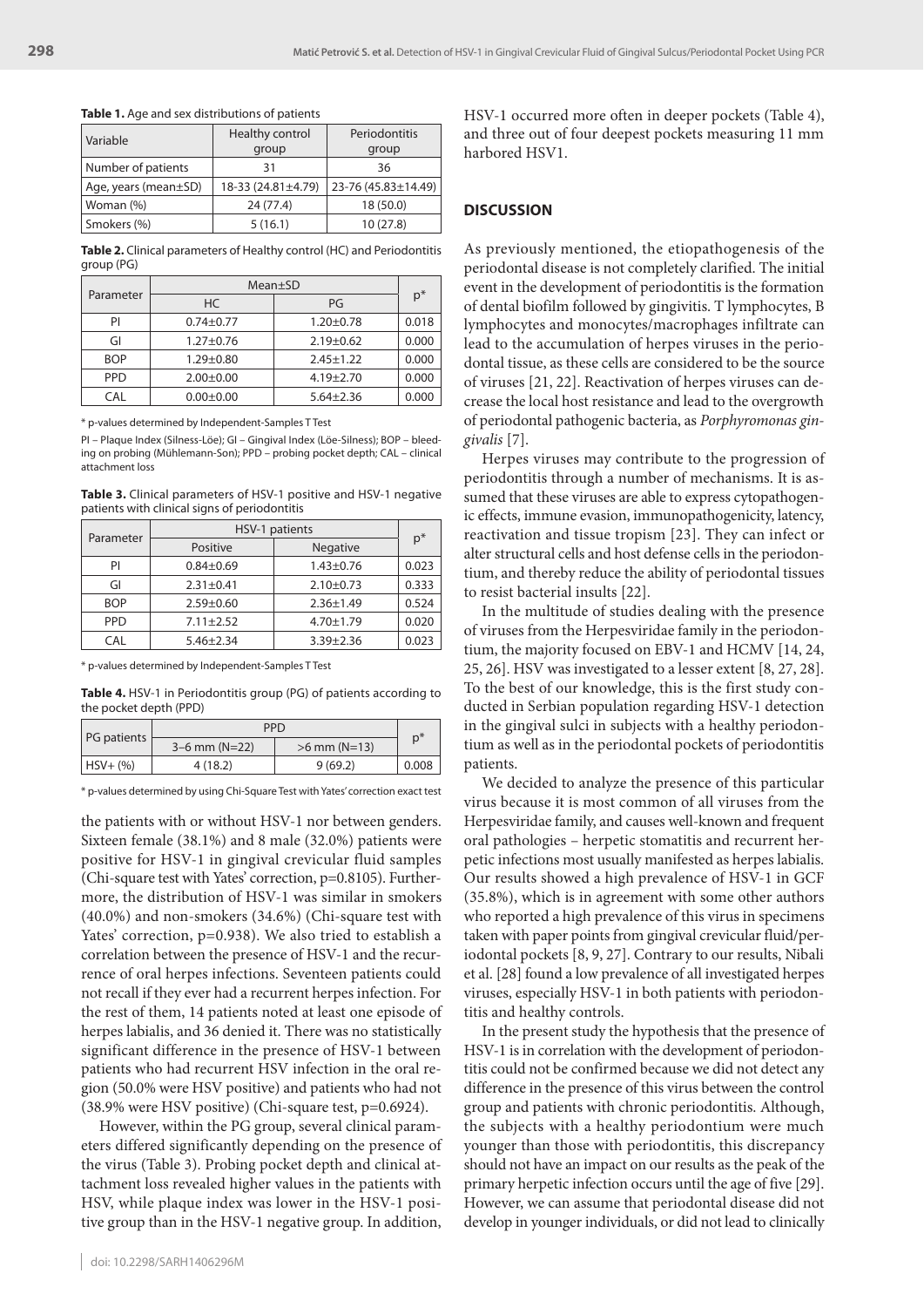noticeable tissue destruction yet. Consequently, it would be valuable to conduct a follow-up of young patients with HSV-1 detected in their periodontium and periodically make clinical examinations.

As for the different number of male and female individuals in the healthy control group, gender itself is not considered as the predilection factor for periodontal destruction [30]. On the other hand, lactation, pregnancy, oral contraceptives, menstrual period may have an impact on periodontal tissues, which is why we excluded females with any of the mentioned conditions. Regarding the influence of gender on HSV-1 prevalence, no gender differences were found in the study performed in Romania from 2004-2005 [31]. As the prevalence of HSV-1 infection varies among different geographic regions, and Romania borders with Serbia, we consider findings of this study relevant in regard to our population.

Contreras and Slots [27] also failed to detect differences in the presence of HSV-1 between PG and HC groups. On the other hand, Grenier et al. [8] reported a higher prevalence of HSV-1 in subjects with periodontitis than in healthy controls. Parra and Slots [9] also found statistically higher prevalence of HSV-1 in patients with chronic periodontitis than in patients with mild gingivitis. The same results were reached by Contreras et al. [22] in gingival tissue specimens. Surprisingly, Bilichodmath et al. [32] found higher prevalence of HSV-1 in patients with chronic periodontitis than in patients with the aggressive form of the disease, but they explained the results as the influence of their patients' age.

The most important result in our study is the relationship between the presence of HSV-1 and pocket depth. Our results showed a significantly higher prevalence of HSV-1 in deeper pockets than in shallower ones; clinical parameters (CAL, PPD) also showed significantly higher values in HSV+ periodontitis patients than in HSV-, which is in agreement with the results of Slots et al. [7]. Other authors did not find correlation between the depth of periodontal pockets and HSV-1 presence. [8]. Our results also showed lower values for the plaque index in PG HSV+ patients, which speaks in favor of HSV-1 influence on periodontal tissue destruction and confirms the hypothesis that viruses might have influence on periodontitis progression in patients with good oral hygiene [3]. Kamma et al.

#### **REFERENCES**

- 1. Heitz-Mayfield LJ. Disease progression: identification of high-risk groups and individuals for periodontitis. J Clin Periodontol. 2005; 32(Suppl 6):196-209.
- 2. Pihlstrom BL, Michalowitz BS, Johnson NW. Periodontal diseases. Lancet. 2005; 366(9499):1809-20.
- 3. Cho C-M, You H-K, Jeong S-N. The clinical assessment of aggressive periodontitis patients. J Periodontal Implant Sci. 2011; 41(3):143-8.
- 4. Goodson JM, Tanner ACR, Haffajee AD, Sornberger GC, Socransky SS. Patterns of progression and regression of advanced destructive periodontal disease. J Clin Periodontol. 1982; 9(6):472-81.
- 5. Heitz-Mayfield LJ, Schätzle M, Löe H, Bürgin W, Ånerud Å, Boysen H, et al. Clinical course of chronic periodontitis: incidence, characteristics and time of occurrence of the initial periodontal lesion. J Clin Periodontol. 2003; 30(10):902-8.

[33] detected significantly higher frequencies of HCMV, EBV-1 and HSV in active and progressive periodontitis sites than in stable sites.

Herpes viruses and in particular HSV-1 are considered to have a potential role in the pathogenesis of some oral diseases. There is evidence of a higher presence of HCMV, EBV-1 and HSV in Nigerian malnourished children with acute necrotizing ulcerative gingivitis (ANUG) [34]. The hypothesis is that herpes viruses can affect the host's immune system, facilitating the development of secondary bacterial infections. Sabeti et al. [35] found a clear relationship between symptomatic periapical lesions and the presence of HCMV and EBV. They presume that viral infections contribute to immune impairment, which in turn creates a fertile ground for endodontopathogenic bacterial infections. This model of pathogenesis could be potentially applied to the shifting of gingivitis toward periodontitis. Furthermore, phases of remission and reactivation of periodontitis might coincide with the latency and the reactivation of viruses [36], whilst viral tissue tropism could explain the site-specificity of periodontal destruction in some patients [37].

### **CONCLUSION**

In the present study, we demonstrated that the presence of HSV-1 in the GCF is related to the degree of tissue destruction in the patients with periodontitis. The confirmation of the role of HSV-1 in the pathogenesis of periodontitis will require a larger sample along with a prospective study that would detect the presence of HSV in the periodontium before the onset, at the time of periodontitis initiation, and periodically during its development. Also, future studies demonstrating the role of HSV infection in the pathogenesis of periodontitis should prove that eradication of viral infection can prevent the progression of periodontal destruction.

#### **ACKNOWLEDGEMENTS**

This study is supported by the Ministry of Education, Science and Technological Development of Serbia, Grants No. 45005 and 41008.

- 6. Papapanou PN. Periodontal diseases: epidemiology. Ann Periodontol. 1996; 1(1):1-36.
- 7. Slots J, Kamma JJ, Sugar C. The herpesvirus-Porphyromonas gingivalis-periodontitis axis. J Periodont Res. 2003; 38:318-23.
- 8. Grenier G, Gagnon G, Grenier D. Detection of herpetic viruses in gingival crevicular fluid of patients suffering from periodontal diseases: prevalence and effect of treatment. Oral Microbiol Immunol. 2009; 24:506-9.
- 9. Parra B, Slots J. Detection of human viruses in periodontal pockets using polymerase chain reaction. Oral Microbiol Immunol. 1996; 11(5):289-93.
- 10. Saygun I, Kubar A, Özdemir A, Yapar M, Slots J. Herpesviral-bacterial interrelationship in aggressive periodontitis. J Periodont Res. 2004; 39(4):207-12.